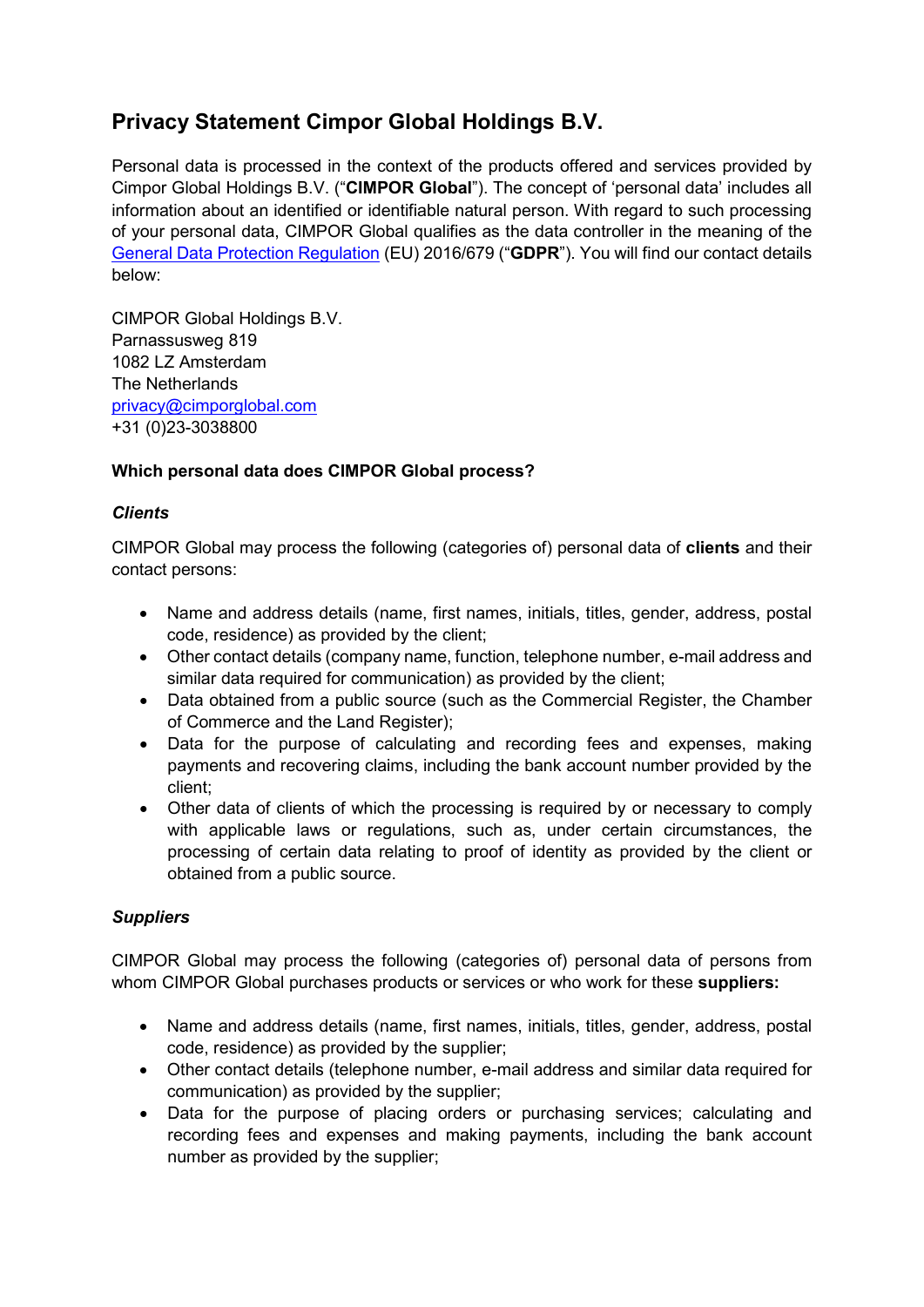• Other data of suppliers of which the processing is required by or necessary to comply with applicable laws or regulations as provided by the supplier or obtained from a public source.

## *Job applicants*

When you apply to CIMPOR Global, e.g. via LinkedIn or by e-mail, we will process your personal data in order to deal with your application. If you apply for a job vacancy through our website, you will be asked to complete an online form listing the details needed to consider your application. You can also upload your CV and your cover letter.

In dealing with your job application, we may process the following data:

- Name and address:
- Contact details, including telephone number and email address;
- Date of birth;
- Educational attainment;
- Availability;
- Content of your CV;
- Cover letter with your reasons for applying;
- Assessment and personality test results.

## *Third parties*

CIMPOR Global may process the following (categories of) personal data of **third parties** (such as visitors to our website):

- Contact details (name, first names, initials, titles, gender, address, post code, city), if provided;
- Other contact details (telephone number, e-mail address and similar data required for communications), if provided;
- Information collected on visits to our website [www.cimporglobal.com](http://www.cimporglobal.com/) including IPaddress, as specified in our Cookie Statement;
- Data regarding electronic messages from or intended for third parties and data required to keep in touch with those third parties;
- Other data obtained from public sources or provided by clients, e.g. in light of dispute resolution.

### *Newsletters or invitations*

We may process the following categories or personal data when you receive our **newsletters or invitations** to, for example, one of our events:

- Your e-mail address;
- Whether or not you received an CIMPOR Global newsletter or invitation;
- Whether or not you opened the newsletter or invitation (open ratio) and the activity 'in' the newsletter or invitation (click ratio), which website pages you visited via the links in the newsletter or invitation and the name of the campaign in question (e.g. which newsletter or event);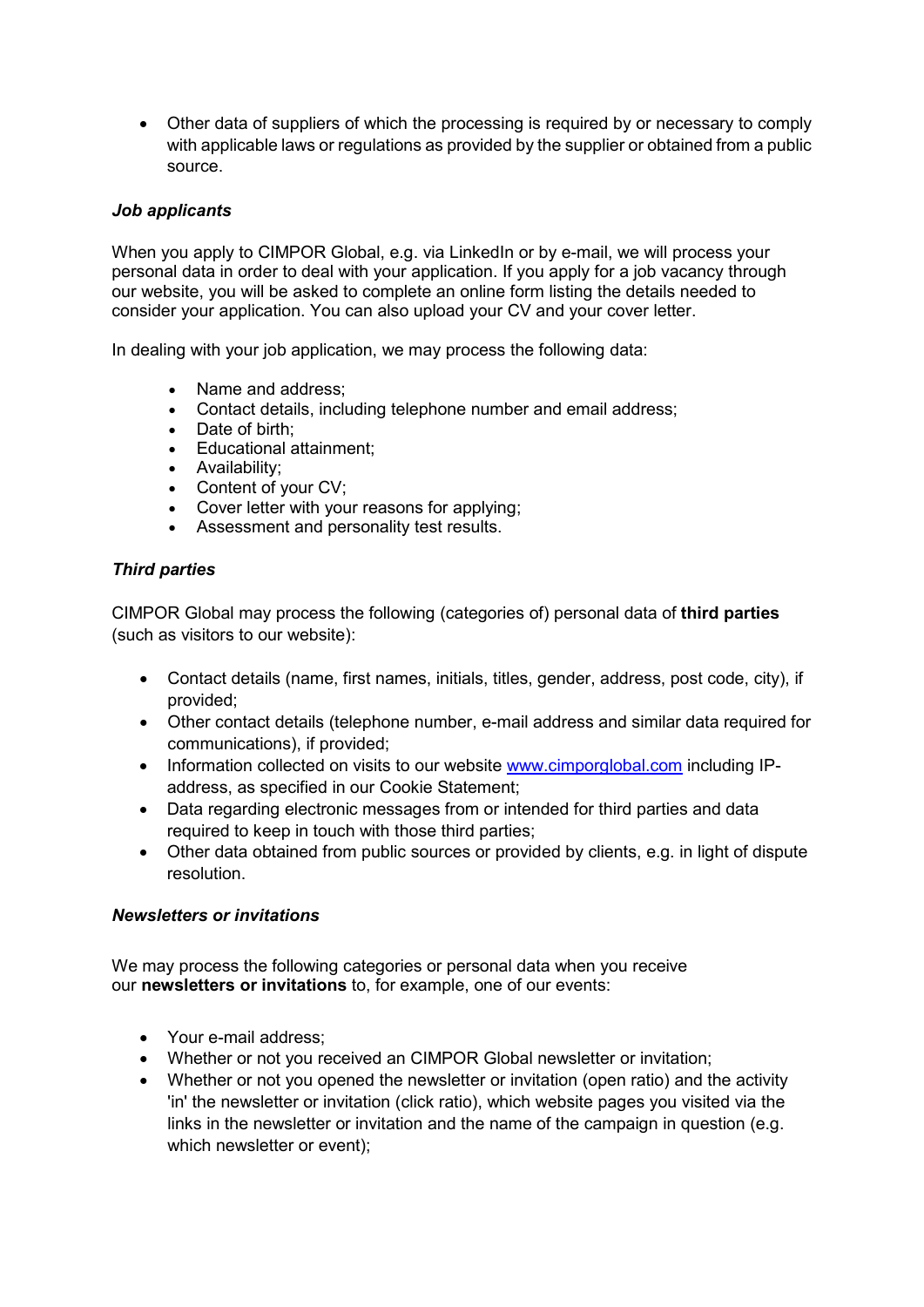- An internal e-mail ID number. On the basis of this ID number we can find out which CIMPOR Global newsletter or invitation you opened;
- The time at which the newsletter or invitation was opened;
- The e-mail client you use (the computer program you use to receive and send emails, e.g. Outlook, Apple Mail or Gmail).

# **On the basis of which legal processing grounds and for which purposes does CIMPOR Global process your personal data?**

CIMPOR Global processes your personal data on the basis of one or more of the following legal processing grounds:

- a) If this is necessary for the performance of an agreement to which you are a party or to perform precontractual acts at your request;
- b) If this is necessary to comply with statutory obligations;
- c) If this is necessary to justify our legitimate interests or the interests of a third party;
- d) Your consent.

If CIMPOR Global processes your personal data on the basis of your consent, CIMPOR Global will ask you for it separately. You may withdraw your consent at any time. CIMPOR Global draws your attention to the fact that the withdrawal of your consent does not affect the lawfulness of the processing of your personal data prior to the withdrawal of your consent.

CIMPOR Global uses the above personal data for the purposes stated below, in respect of which we have indicated for each purpose on the basis of which of the abovementioned legal processing grounds (a through d) CIMPOR Global does so. If the processing is based on the principle of 'legitimate interest', we briefly explain this interest. If you have any specific questions in this respect, please do not hesitate to contact us.

# *Purposes with corresponding processing grounds:*

- to provide the requested products and services, including identifying the client (*a, b and c: being able to offer and improve our services);*
- for the administration of CIMPOR Global, including the calculation or recording of fees or benefits, income and expenses, the payment and collection of claims (including the use of collection agencies or bailiffs) (*a, b and c: the importance of keeping proper records*);
- to be able to deal with any complaints and disputes about our products and services (*a, b and c: to defend rights, to maintain and improve existing relationships by means of proper handling of complaints and to improve the quality of our services)*;
- to provide you access to our website, to generate statistics regarding the use of our website, to analyse and improve our website and for the security of our website (*a, b and c: our interest to offer a properly functioning website*);
- to maintain contact and communicate with you which also includes communication for marketing purposes, relationship management and business development activities such as invitations for events and sending newsletters and other marketing communication that might be relevant to you (*a, b, c: the interest in bringing CIMPOR Global's products and services to the attention of existing clients, d: consent if we do*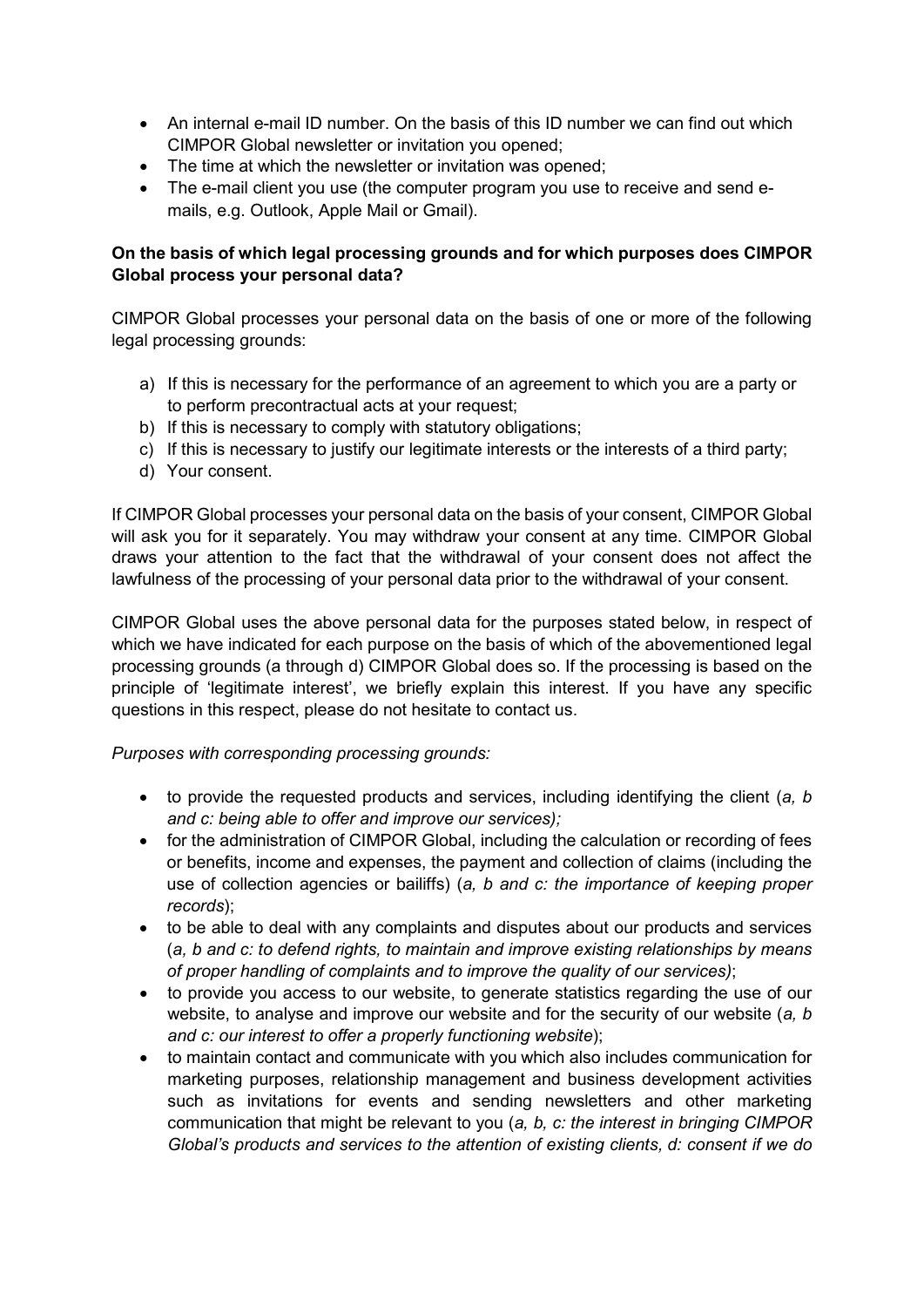*not yet have a client relationship but, for example, you registered for one of our newsletters*);

- to handle your job application, more specifically for:
	- o Recruitment and selection;
	- o Assessment of suitability for a position with CIMPOR Global;
	- o Dealing with any expenses incurred;
	- o Internal checks and business security service;
	- o Improving job application procedure;
	- o Dealing with questions, comments and complaints;
	- o Analysing and reporting on questions, comments and complaints;
	- o Regulatory compliance and compliance with court orders.

(*a, b, c: our legitimate interest in assessing whether you are suitable for the job opening and d: consent if you wish to remain in our portfolio, see the header: "How long does CIMPOR Global retain your personal data?"*);

- for placing orders or purchasing services (*a, b and c: our interest in being able to keep proper records);*
- for conducting audits and other internal controls (*a, b and c: our interest in being able to keep proper records*);
- to comply with our legal and statutory obligations (*b, c: the interest of being able to meet these obligations*).

## **To whom does CIMPOR Global provide your personal data?**

CIMPOR Global does not provide your personal data to third parties ('recipients' within the meaning of the applicable privacy legislation), unless this is necessary for the proper performance of the purposes set out in this Privacy Statement, if the law requires us to do so or if you have provided your consent to this end. The third parties to whom the personal data are made available are obliged to handle your personal data confidentially. If these parties qualify as a 'data processor' within the meaning of the applicable privacy legislation, CIMPOR Global will ensure that a data processing agreement is concluded with these parties, which complies with the requirements included in the GDPR. E.g. CIMPOR Global may use the services of outside contractors such as the provider of the recruitment and selection system and the system for paying the expense allowance for its selection procedure.

Third parties which offer services to CIMPOR Global as an independent data controller, such as accountants, civil law notaries and experts engaged to provide an opinion or export report, are themselves responsible for the (further) processing of your personal data in accordance with the applicable privacy legislation.

CIMPOR Global can share personal data of **clients, suppliers, job applicants and third parties** with:

- Suppliers (for example software suppliers, bailiffs, courier services, translation agencies, accountants, etc);
- CIMPOR Global's subsidiaries;
- Courts and government institutions;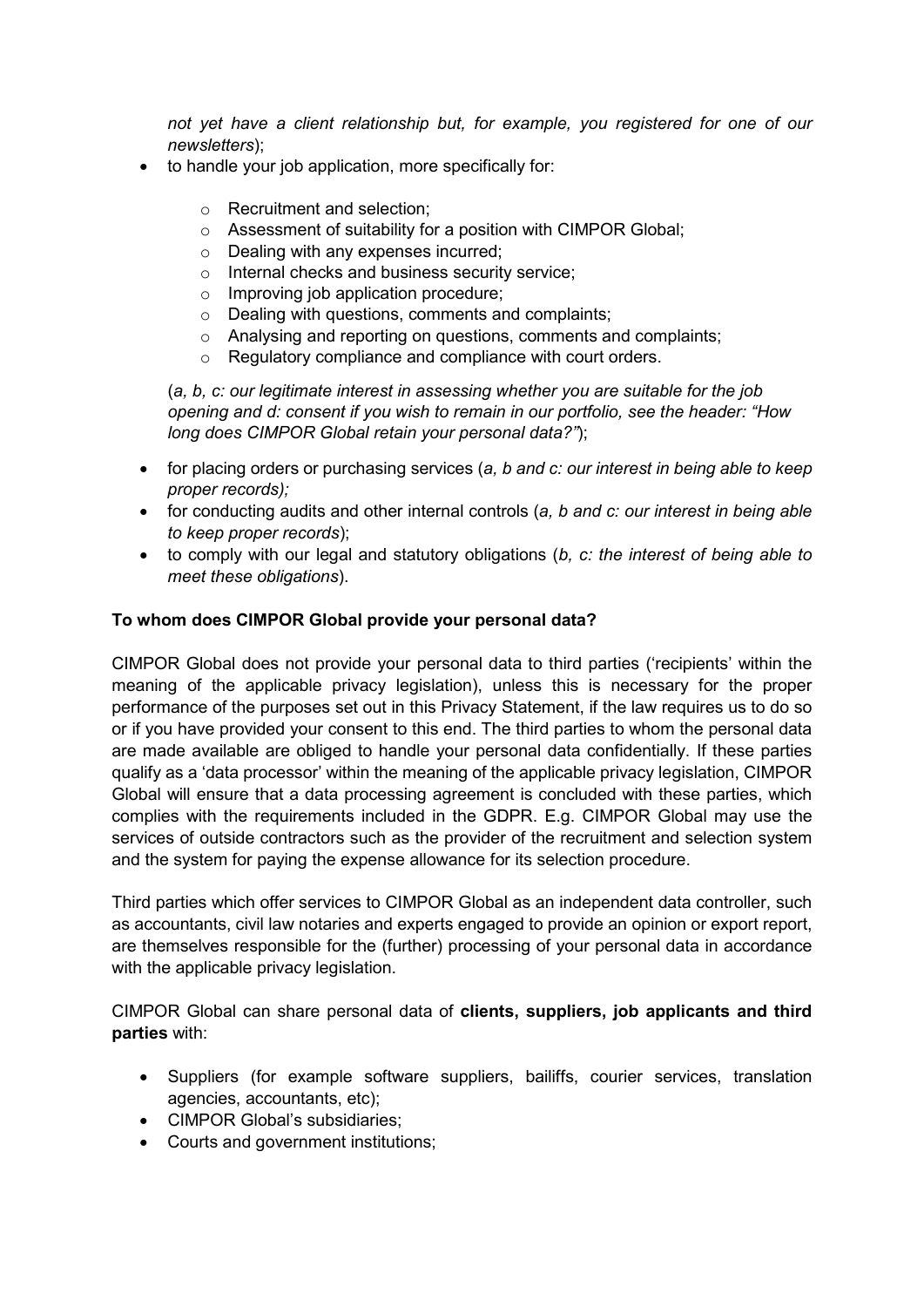- With all of our legal successors if CIMPOR Global is acquired by or merged with another company and also with third parties involved in such proposed or actual business transaction;
- Situations may also occur in which we have a statutory obligation to disclose your personal data to third parties. For example, the police may require us to provide data pursuant to a judicial warrant;
- Other parties with your consent.

In order to provide our services, CIMPOR Global might need to transfer your personal data to a recipient in a country outside the European Economic Area with a lower degree of protection of personal data than the European Union law offers. In that case, CIMPOR Global will ensure that such a transfer of personal data is in accordance with the applicable laws and regulations, for example by concluding a model contract prepared and approved for that purpose by the European Commission and will assess whether any additional measures are necessary to guarantee an appropriate level of protection of your personal data. Please do not hesitate to reach out to CIMPOR Global if you wish to receive more information about the appropriate or suitable safeguards in place for data transfers outside of the European Economic Area or if you would like to obtain a copy of them.

## **How long does CIMPOR Global retain your personal data?**

CIMPOR Global does not retain your personal data in an identifiable form for longer than is necessary to achieve the purposes included in this Privacy Statement. More specifically, CIMPOR Global applies the following retention periods:

- The personal data you provide to CIMPOR Global for your application will be retained for up to four weeks after the end of the application procedure. With your consent, we will retain your personal data in our portfolio up to one year after termination of the application process. This will give us the possibility to contact you for possible future job openings at CIMPOR Global. Personal data that you have provided in the context of your application will become part of your personnel file when you start working for CIMPOR Global.
- Personal data that must be kept on the basis of Article 52 of the Dutch State Taxes [Act](https://wetten.overheid.nl/BWBR0002320/2020-01-01) will be kept for 7 years (from the end of the year in which the data in question have lost their current value for the (tax-) related business operations) in connection with the tax retention obligation incumbent on CIMPOR Global pursuant to Article 52(4) of the Dutch State Taxes Act.

The abovementioned specific retention periods can be extended if statutory retention obligations apply or will become applicable. CIMPOR Global may also retain the personal data for a longer period of time if this is necessary for the handling of incidents and/or legal disputes. For more information regarding the retention periods related to the use of cookies, we kindly refer you to our Cookie Statement.

### **Security**

CIMPOR Global has taken appropriate technical and organisational measures to secure your personal data against unauthorised or unlawful processing and against loss, destruction, damage, modification or publication. If you have any questions about the security of your